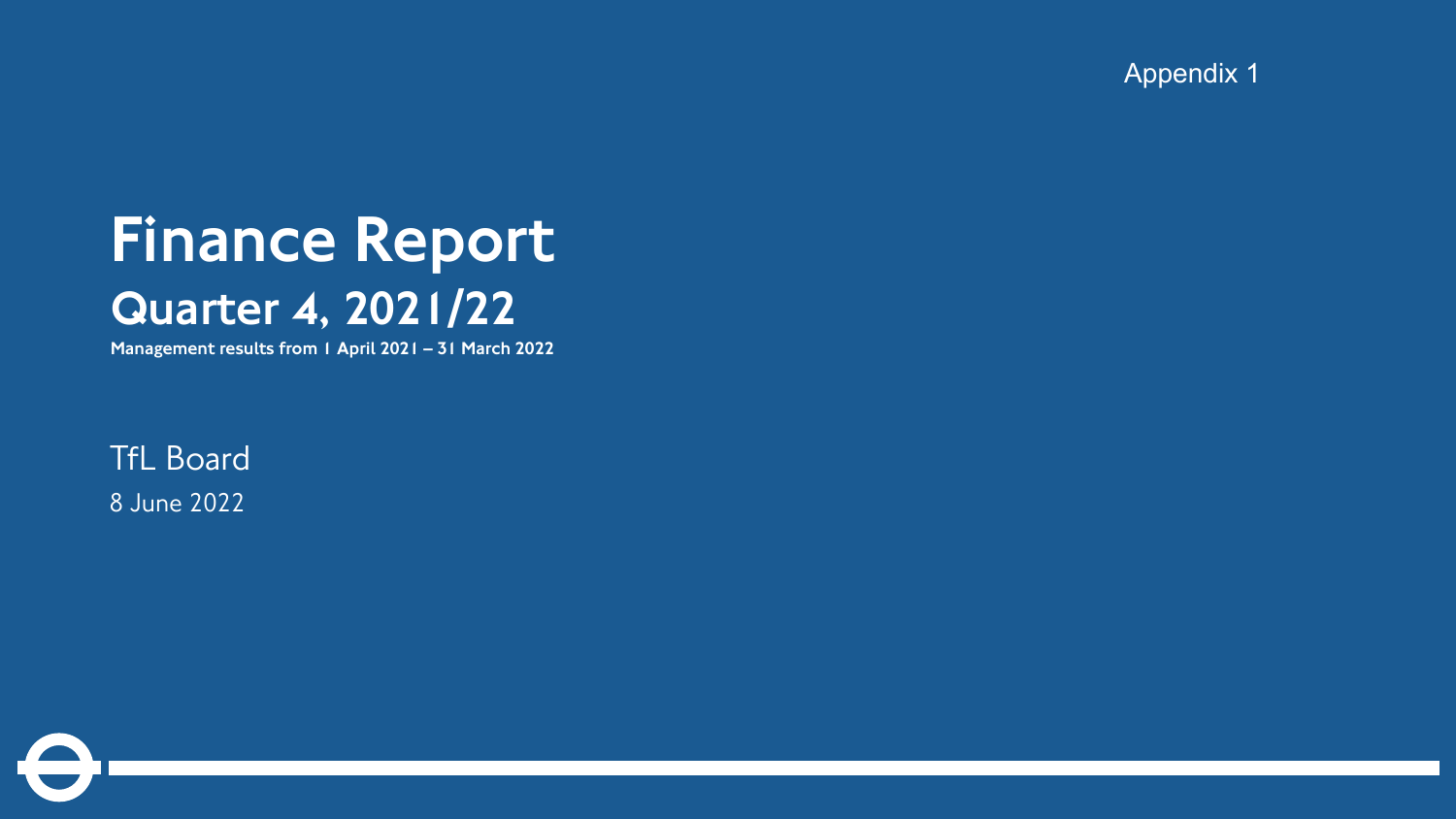### **Headlines**

**Contract** 

| 2021/22<br>overview | Journeys continued to recover - TfL journeys up from 40% at the start of the year, ending at 68%.<br>Although, journeys largely plateaued since the autumn due to Omicron and Plan B over winter.<br>Weekend journeys recovered strongly, reaching 80% of pre-pandemic levels from autumn.<br>Maintained tight cost control - like-for-like costs stable for past 5 years; real terms reductions of<br>$\bullet$<br>£700m. Operating costs over £450m lower than Budget, from savings, contingency and timing of |
|---------------------|------------------------------------------------------------------------------------------------------------------------------------------------------------------------------------------------------------------------------------------------------------------------------------------------------------------------------------------------------------------------------------------------------------------------------------------------------------------------------------------------------------------|
|                     | provisions.<br>Capital investment remains constrained - capital expenditure lower than Budget, a result of<br>funding uncertainty and reallocation of capital spend as a result of actual Government funding<br>being £500m below Budget.                                                                                                                                                                                                                                                                        |
|                     | Reduced cash reserves - in line with the Government funding condition, we have reduced our cash<br>$\bullet$<br>reserves to an average of £1.2bn, rather than this being an absolute minimum.                                                                                                                                                                                                                                                                                                                    |
|                     | On trajectory towards financial sustainability - extraordinary Government funding almost halved<br>$\bullet$<br>this year. We received £1.6bn in cash in 2021/22 compared to £3.2bn in 2020/21.                                                                                                                                                                                                                                                                                                                  |
|                     | Funding uncertainty - Current funding agreement with Government expires on 24 June 2022. A<br>$\bullet$<br>further £0.9bn of extraordinary Government funding is required for 2022/23. Limited progress to<br>date, but discussions continue with Government.                                                                                                                                                                                                                                                    |
|                     | Economic uncertainty – economic growth remains poor; UK economy contracted by 0.1% in<br>$\bullet$<br>March, following no growth in February                                                                                                                                                                                                                                                                                                                                                                     |
| <b>Forward look</b> | Cost of living challenges - inflationary pressures reducing disposable income - may reduce<br>discretionary spend, and reverse earlier journey growth. Inflation also expected to increase TfL's<br>cost base, with most external contracts linked to inflation indexes.                                                                                                                                                                                                                                         |
|                     | Credit rating downgrade - TfL's long-term credit rating recently downgraded by Moody's from A3<br>$\bullet$<br>to Baal. Reflects concerns of poor economic growth and inflation, uncertainty on future<br>Government capital funding and the likelihood Government funding continues to come with<br>onerous conditions. No change from other ratings agencies.                                                                                                                                                  |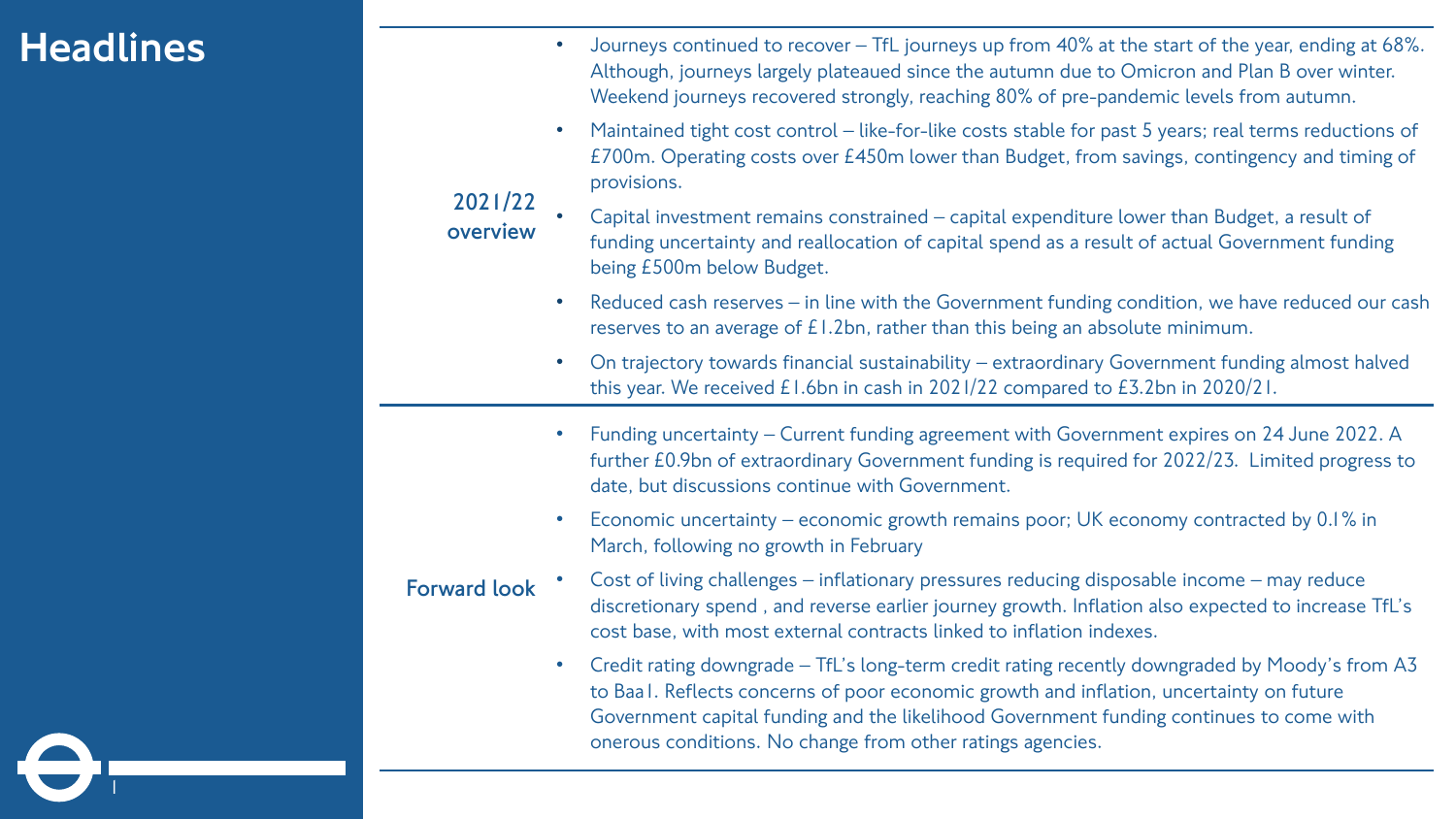#### Headlines

2

**Total passenger journeys 68% at the end of the year; journeys broadly flat since autumn**

100%



**Passenger income over £1.5bn higher than last year, but over £300m lower than Budget; income £1.6bn lower than pre-pandemic levels**



**Like-for-like operating costs (adjusted for new services and one off costs) are lower than 2017/18; real terms costs £700m lower, reflecting cost control and our savings programme**

#### **Cash balances down over £300m in the year and almost £800m lower than 2019/20 levels**







 $\blacksquare$  Like for like costs  $\blacksquare$  Like for like costs (real terms, 2017/18 prices)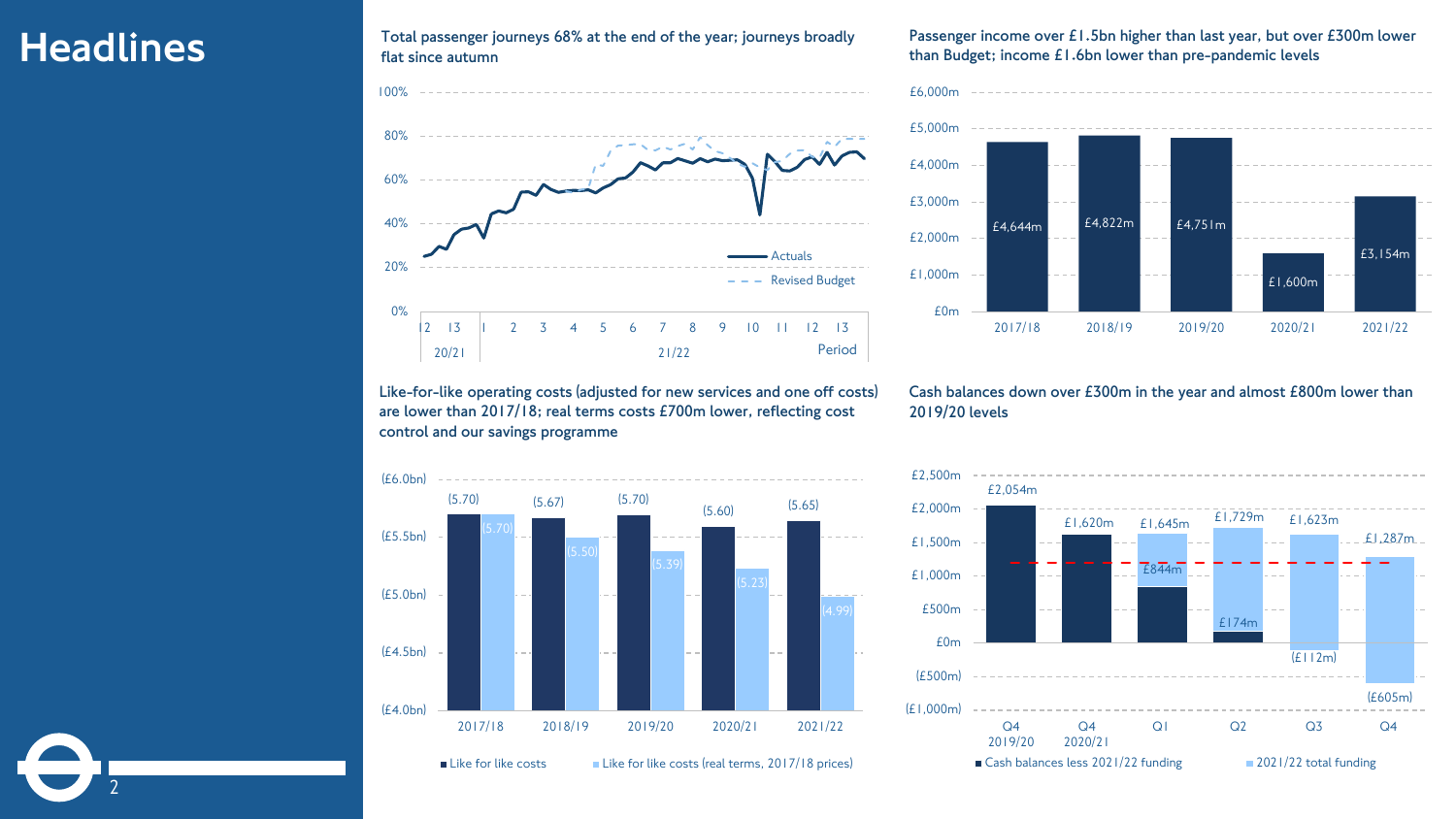### Passenger journeys

Total journeys were 68% of prepandemic levels in the last period of the year, significantly up on the start of the year which saw journeys at 40%. Since the end of Quarter 3, the Omicron variant ushered in a temporary wave of working from home, following government guidance, and saw journeys decline to just above 40%.

Demand has broadly plateaued since the end of Quarter 3, with total TfL journeys hovering at just below 70% of pre-pandemic levels.

3



**Journeys compared to pre-pandemic baseline (adjusted 2018/19 journeys) Target is budgeted demand against this baseline; 'P' denotes latest period; 'Y' denotes year-to-date performance**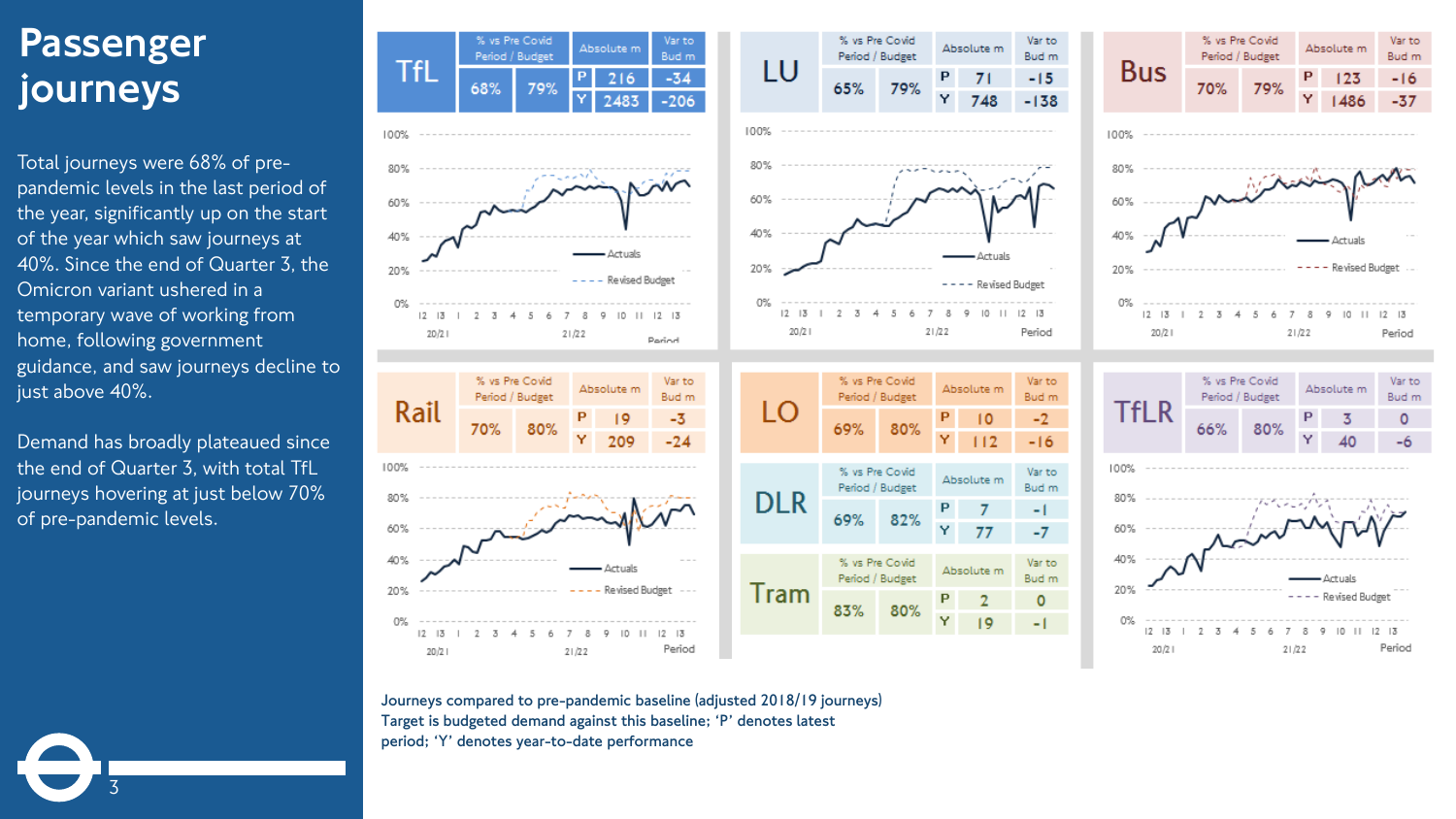#### **Operating** account

Passenger income is £3,154m over the year, which is over £1.5bn higher than last year, but (£324m) below Budget. This is driven by lower journeys across all modes. Other operating income is (£42m) lower than Budget, driven by lower ULEZ income – driven by higher than expected compliance rate – which has been partly offset by higher Congestion Charge, advertising and property income.

Operating costs are £453m below Budget due to efficiencies, lower staff costs, the release of contingencies held to mitigate high-risk uncertainties, and the timing of provisions.

Capital renewals are £185m lower than Budget; we have reallocated our renewals programme as government funding has been lower than expected.

|                                                             |                |                | Q4 year to date, 2021/22                             | Q4 year to date, 2020/21             |           |                 |                                        |
|-------------------------------------------------------------|----------------|----------------|------------------------------------------------------|--------------------------------------|-----------|-----------------|----------------------------------------|
| E <sub>m</sub>                                              | <b>Actuals</b> | <b>Revised</b> | <b>Budget to Revised to Revised</b><br><b>Budget</b> | Variance % variance<br><b>Budget</b> | Last year | to last<br>year | Variance % variance<br>to last<br>year |
| Passenger income                                            | 3,154          | 3,478          | (324)                                                | $-9%$                                | 1,600     | 1,554           | 97%                                    |
| Other operating income                                      | 1,194          | 1,236          | (42)                                                 | $-3%$                                | 777       | 417             | 54%                                    |
| <b>Total operating income</b>                               | 4,348          | 4,714          | (366)                                                | $-8%$                                | 2,377     | 1,971           | 83%                                    |
| <b>Business Rates Retention</b>                             | 914            | 914            | $\overline{0}$                                       | $0\%$                                | 969       | (55)            | $-6%$                                  |
| Revenue grant                                               | 73             | 66             |                                                      | 10%                                  | 59        | 2               | 21%                                    |
| Government furlough grant                                   | $\overline{0}$ | 0              | $\overline{0}$                                       | N/A                                  | 58        | (58)            | $-100%$                                |
| <b>Total income</b>                                         | 5,335          | 5,694          | (359)                                                | $-6%$                                | 3,463     | 1,872           | 54%                                    |
| <b>Operating cost</b>                                       | (6, 478)       | (6,931)        | 453                                                  | $-7%$                                | (6,381)   | (97)            | 2%                                     |
| Net operating surplus/ (deficit)                            | (1, 143)       | (1, 237)       | 94                                                   | $-8%$                                | (2,918)   | 1,775           | $-61%$                                 |
| Net financing costs                                         | (439)          | (449)          | $\overline{0}$                                       | $-2%$                                | (440)     |                 | $0\%$                                  |
| Net cost of operations after financing                      | (1, 582)       | (1,686)        | 104                                                  | $-6%$                                | (3,358)   | 1,776           | $-53%$                                 |
| Capital renewals                                            | (551)          | (736)          | 185                                                  | $-25%$                               | (367)     | (184)           | 50%                                    |
| Net cost of operations                                      | (2, 133)       | (2, 422)       | 289                                                  | $-12%$                               | (3, 725)  | 1,592           | $-43%$                                 |
| Extraordinary revenue grant                                 | 1,717          | 1,873          | (156)                                                | $-8%$                                | 2,457     | (740)           | $-30%$                                 |
| Net cost of operations after extraordinary<br>revenue grant | (416)          | (549)          | 133                                                  | $-24%$                               | (1, 268)  | 852             | $-67%$                                 |
|                                                             |                |                |                                                      |                                      |           |                 |                                        |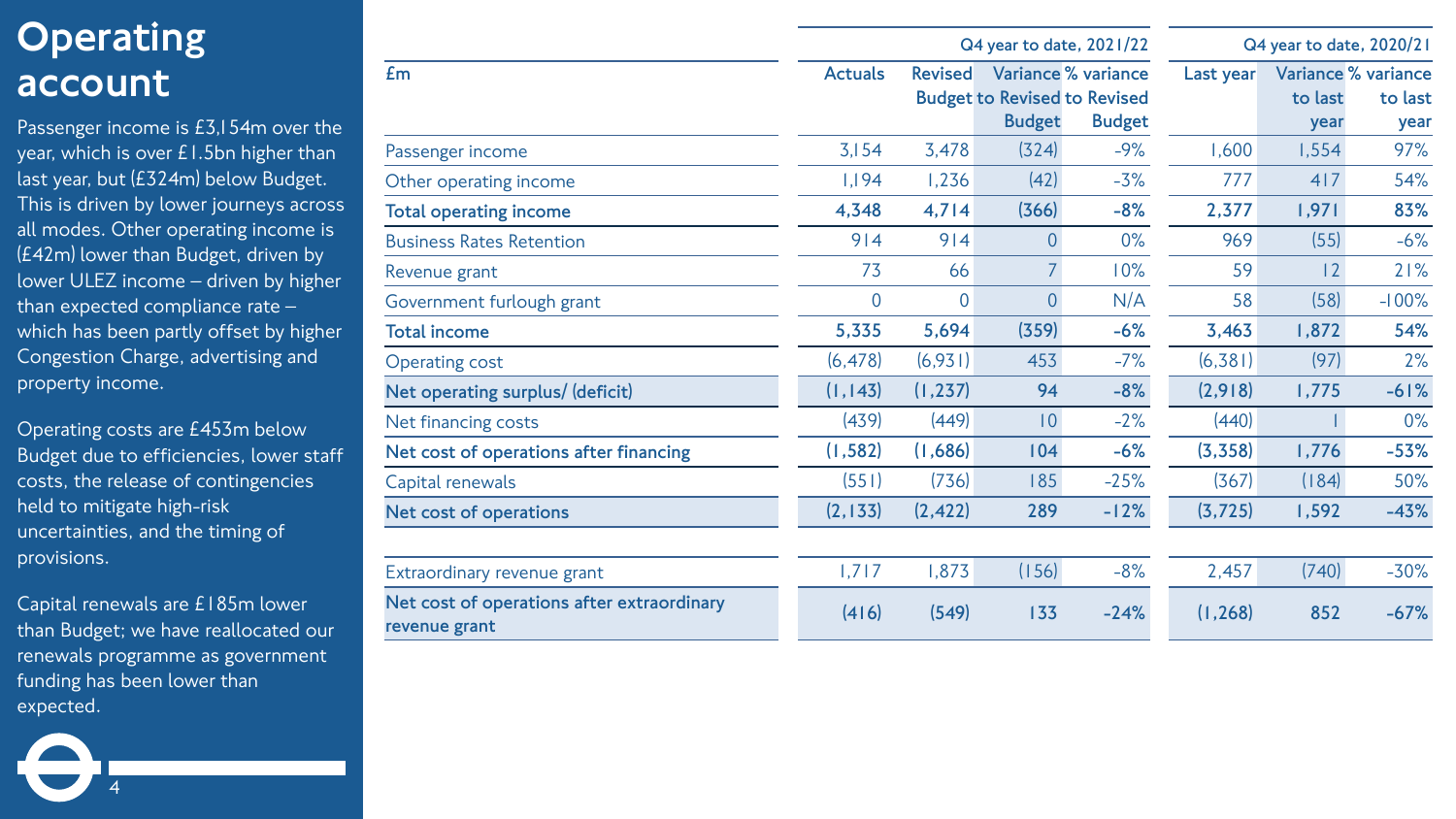## **Operating costs**

Total operating costs are £453m lower than Budget. Underlying costs are £196m better than expected, driven by new efficiencies (including staff cost savings), cost reductions from lower bus performance payments, lower LU traction costs, and lower maintenance costs in Rail.

Operating account contingency – held to mitigate the impacts of risks - was £100m lower than Budget across the year. This has partly mitigated the impacts from lower ULEZ income this year.

5

#### **Operating costs: drivers of full year variances (£m)**

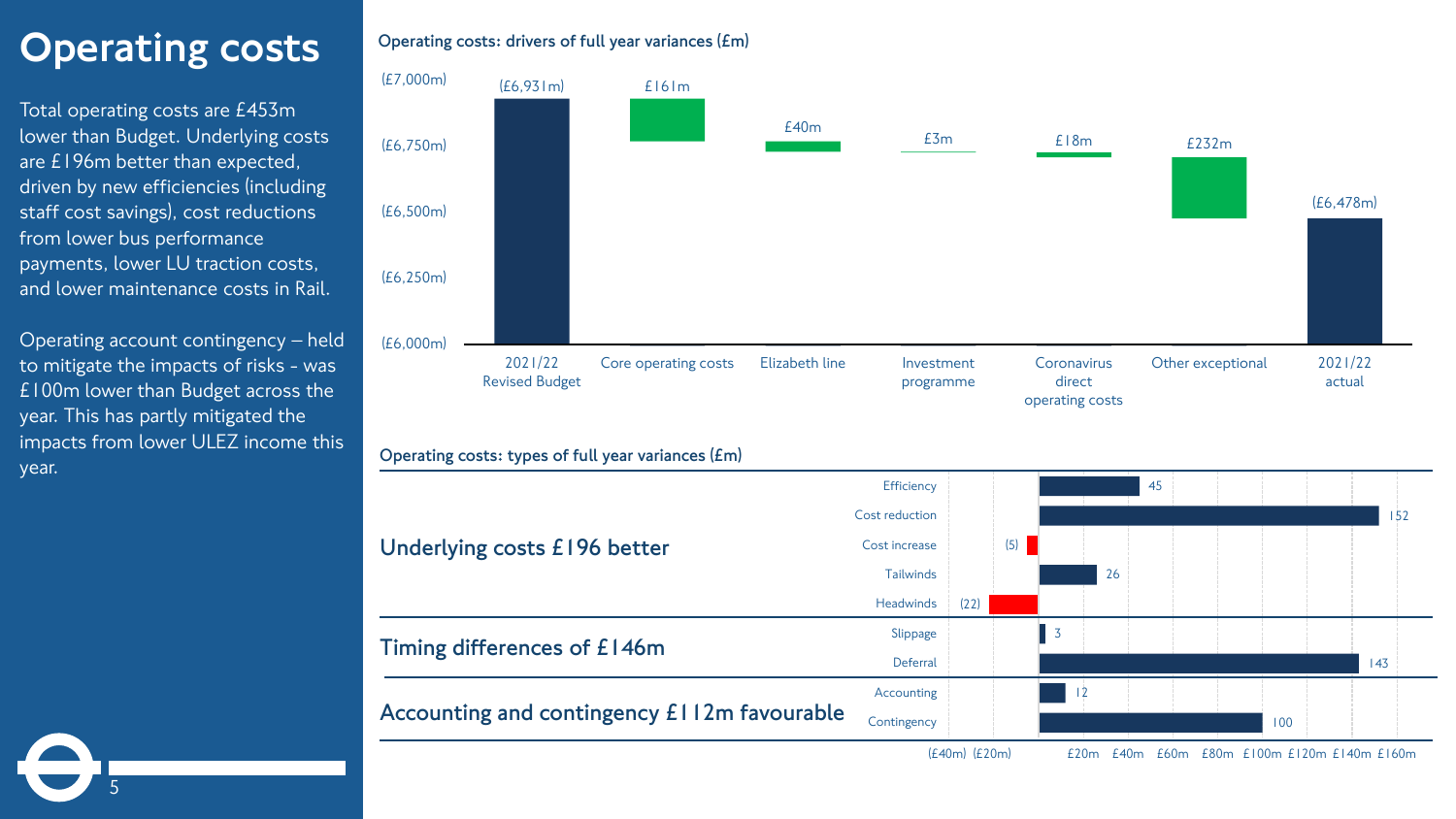TfL staff levels are just over 300 lower than pre-pandemic levels. We have increased staff levels this year by just over 400 FTE, following the introduction of Northern Line Extension operations, as well as ramping up preparations for Elizabeth line services.

Permanent employee numbers are exactly in line with the end of last year; agency and NPL staff have increased by just over 400 FTE, offering the organisation greater flexibility in the face of continued funding uncertainty.

The organisation is facing a high number of leavers (averaging around 160 employees per period), labour market challenges, and significant reward constraints.

6

#### Staff **Headcount trends since 2019/20**



#### **Permanent staff (FTE): actuals and Revised Budget**

Permanent employees broadly in line with the end of 2020/21, but over 500 lower than Budget from recruitment delays, a competitive external market and leavers averaging 160 per period.



#### Total staff over 300 lower than pre-pandemic levels

Agency, NPL and consultants broadly in line with precoronavirus levels; increases this year to provide greater organisational flexibility and to manage labour market challenges

Permanent employees down by over 300 since 2019/20 and in line with last year

#### **Agency and NPL staff (FTE): actuals and Revised Budget**

Agency and NPL FTE up 400 since the end of 2020/21, and broadly in line with Budget. In context of economic and funding uncertainty, greater use of agency employees provides organisational flexibility.

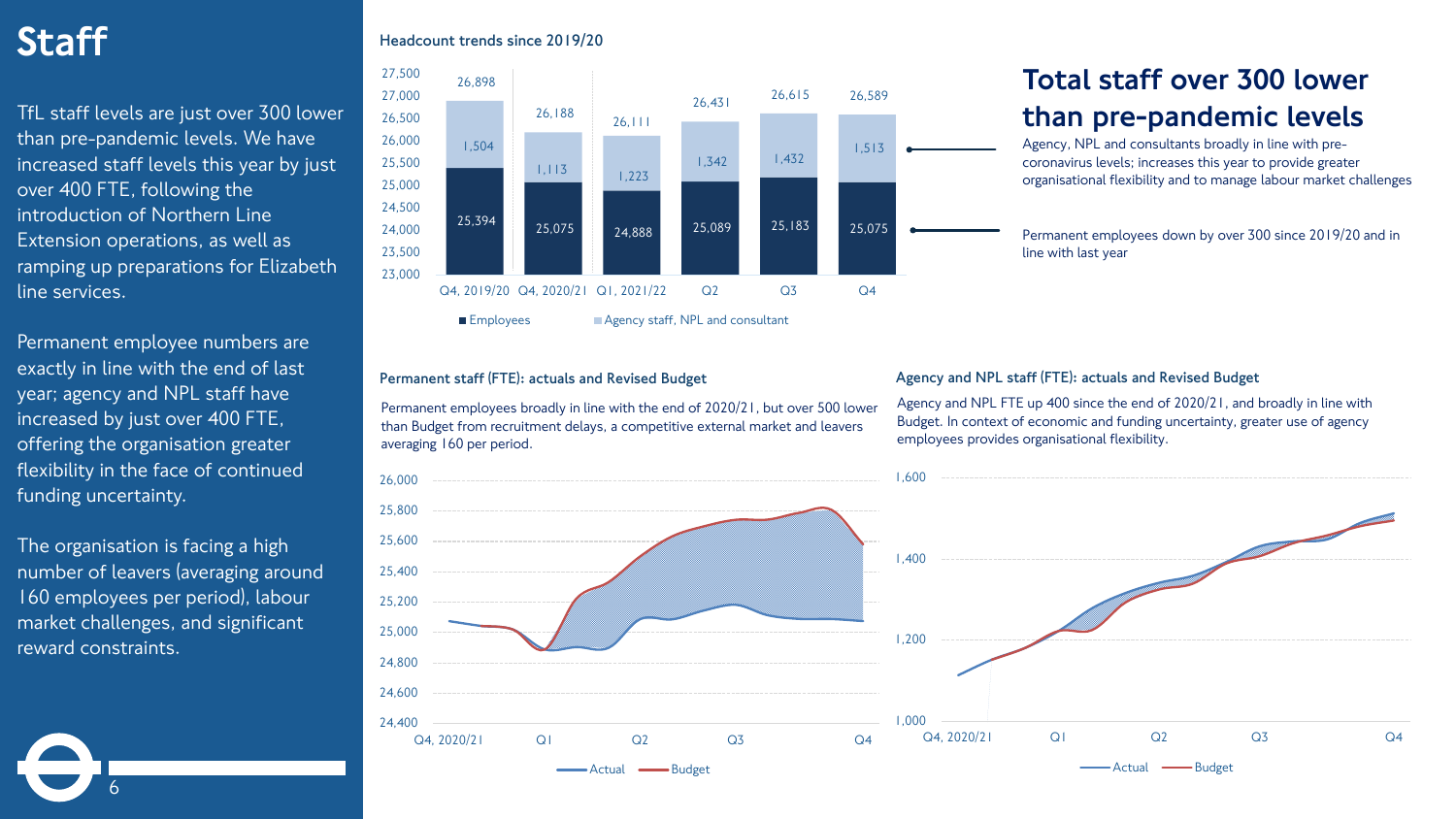### Capital account

Total TfL capital expenditure (excluding Crossrail construction) is (£1,368m) in the year, £366m lower than target.

Our capital programmes have been reallocated as a result of £500m lower government funding compared to the Budget assumption.

Funding uncertainty, coupled with the short-term and stop-start nature of the agreements, has not allowed us to plan sufficiently and enter multi-year commitments. Consequently, this has created a backlog of work, leading to additional resource and cost pressures for TfL.

Property and asset receipts are (£32m) lower than Budget, driven by later than expected Crossrail property disposals including Woolwich, Cardinal House, and other smaller sites.

|                                      |                |                | Q4 year to date, 2021/22 | Q4 year to date, 2020/21                                                    |           |                 |                                        |
|--------------------------------------|----------------|----------------|--------------------------|-----------------------------------------------------------------------------|-----------|-----------------|----------------------------------------|
| Em                                   | <b>Actuals</b> | <b>Revised</b> | <b>Budget</b>            | Variance % variance<br><b>Budget to Revised to Revised</b><br><b>Budget</b> | Last year | to last<br>year | Variance % variance<br>to last<br>year |
| New capital investment               | (818)          | (999)          | 181                      | $-18%$                                                                      | (866)     | 48              | $-6%$                                  |
| Crossrail                            | (568)          | (700)          | 132                      | $-19%$                                                                      | (704)     | 136             | $-19%$                                 |
| <b>Total capital expenditure</b>     | (1, 386)       | (1,699)        | 313                      | $-18%$                                                                      | (1,570)   | 184             | $-12%$                                 |
| Financed by:                         |                |                |                          |                                                                             |           |                 |                                        |
| Investment grant                     | 930            | 930            | $\overline{0}$           | $0\%$                                                                       | 910       | 20              | 2%                                     |
| Property and asset receipts          | 161            | 193            | (32)                     | $-17%$                                                                      | 63        | 98              | 157%                                   |
| <b>Borrowing</b>                     | $\overline{0}$ | $\overline{0}$ | $\overline{0}$           | N/A                                                                         | 602       | (602)           | $-100%$                                |
| Crossrail borrowing                  | 74             | 74             | $\overline{0}$           | $0\%$                                                                       | 676       | (602)           | $-89%$                                 |
| Crossrail funding sources            | 565            | 663            | (98)                     | $-15%$                                                                      | 72        | 493             | 689%                                   |
| Other capital grants                 | 85             | 90             | (5)                      | $-5%$                                                                       | 127       | (42)            | $-33%$                                 |
| <b>Total</b>                         | 1,815          | 1,950          | (135)                    | $-7%$                                                                       | 2,450     | (635)           | $-26%$                                 |
| Net capital account                  | 429            | 251            | 178                      | 71%                                                                         | 880       | (451)           | $-51%$                                 |
| Capital renewals                     | (551)          | (736)          | 185                      | $-25%$                                                                      | (367)     | (184)           | 50%                                    |
| New capital investment               | (818)          | (999)          | 181                      | $-18%$                                                                      | (866)     | 48              | $-6%$                                  |
| <b>Total TfL capital expenditure</b> | (1,368)        | (1,735)        | 366                      | $-21%$                                                                      | (1, 233)  | (136)           | 11%                                    |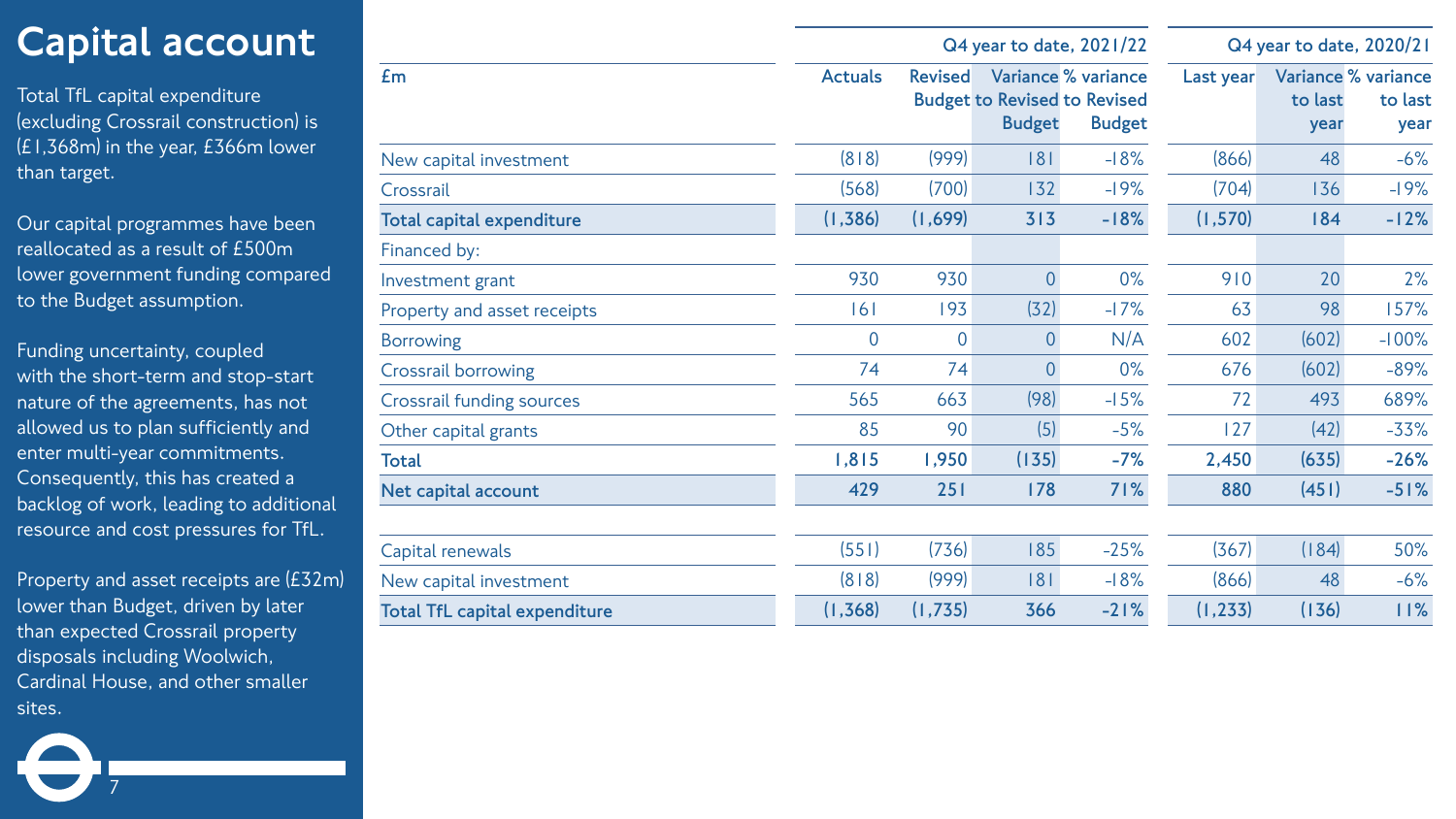## Capital expenditure

Total capital expenditure is £366m lower than Budget, driven by slippage and deferrals as well as the release of capital contingency (£80m) held to mitigate high risk uncertainties.

The stop -start nature of the funding agreements alongside associated project approval and contractual delays are partly responsible for the underspend.

|                                                     |                |               | Q4 year to date, 2021/22                                      |                                           | Q4 year to date, 2020/21 |                       |                                      |
|-----------------------------------------------------|----------------|---------------|---------------------------------------------------------------|-------------------------------------------|--------------------------|-----------------------|--------------------------------------|
| Capital renewals and new capital investment<br>(Em) | <b>Actuals</b> | <b>Budget</b> | <b>Revised Variance to</b><br><b>Revised</b><br><b>Budget</b> | % variance<br>to Revised<br><b>Budget</b> |                          | Last year Variance to | % variance<br>last year to last year |
| Major projects                                      | (550)          | (598)         | 48                                                            | $-8%$                                     | (547)                    | (3)                   | 1%                                   |
| Northern Line Extension                             | (53)           | (56)          | $\overline{3}$                                                | $-6%$                                     | (114)                    | 61                    | $-54%$                               |
| <b>Four Lines Modernisation</b>                     | (132)          | (137)         | 5                                                             | $-4%$                                     | (104)                    | (28)                  | 27%                                  |
| <b>Major Stations</b>                               | (74)           | (79)          | 6                                                             | $-7%$                                     | (65)                     | (8)                   | 13%                                  |
| Railway Systems Enhancements                        | (5)            | (7)           | $\overline{2}$                                                | $-27%$                                    | (11)                     | 6                     | $-54%$                               |
| Piccadilly line trains                              | (153)          | (157)         | 5                                                             | $-3%$                                     | (100)                    | (52)                  | 52%                                  |
| <b>DLR Rolling Stock</b>                            | (93)           | (99)          | 6                                                             | $-6%$                                     | (46)                     | (46)                  | 101%                                 |
| <b>Barking Riverside</b>                            | (29)           | (31)          | $\overline{2}$                                                | $-6%$                                     | (49)                     | 20                    | $-41%$                               |
| <b>Silvertown Tunnel</b>                            | (12)           | (13)          |                                                               | $-10%$                                    | (57)                     | 45                    | $-79%$                               |
| Deliverability overlay                              | $\overline{0}$ | (18)          | 18                                                            | $-100%$                                   | $\mathbf 0$              | $\overline{0}$        | $0\%$                                |
| Elizabeth line - infrastructure                     | (17)           | (15)          | (2)                                                           | 13%                                       | (37)                     | 20                    | $-54%$                               |
| LU                                                  | (354)          | (418)         | 64                                                            | $-15%$                                    | (234)                    | (120)                 | 51%                                  |
| Capital renewals                                    | (331)          | (391)         | 61                                                            | $-15%$                                    | (203)                    | (128)                 | 63%                                  |
| New capital investment                              | (23)           | (26)          | $\overline{3}$                                                | $-12%$                                    | (31)                     | 8                     | $-26%$                               |
| <b>Surface Transport</b>                            | (285)          | (361)         | 76                                                            | $-21%$                                    | (299)                    | 4                     | $-5%$                                |
| <b>Healthy Streets</b>                              | (47)           | (66)          | 20                                                            | $-30%$                                    | (56)                     | 10                    | $-17%$                               |
| Surface - assets                                    | (105)          | (112)         | $\overline{7}$                                                | $-6%$                                     | (85)                     | (20)                  | 24%                                  |
| <b>Surface Tech</b>                                 | (29)           | (51)          | 22                                                            | $-43%$                                    | (17)                     | (12)                  | 72%                                  |
| <b>Public Transport</b>                             | (62)           | (75)          | 13                                                            | $-17%$                                    | (65)                     | $\overline{3}$        | $-5%$                                |
| Air Quality and environment                         | (43)           | (57)          | 13                                                            | $-24%$                                    | (75)                     | 32                    | $-43%$                               |
| Deliverability overlay                              |                |               |                                                               | N/A                                       | $\overline{\phantom{a}}$ |                       | N/A                                  |
| Corporate programmes                                | (110)          | (145)         | 35                                                            | $-24%$                                    | (78)                     | (32)                  | 41%                                  |
| <b>Professional Services</b>                        | (113)          | (148)         | 35                                                            | $-23%$                                    | (89)                     | (24)                  | 27%                                  |
| Media                                               | 3              | 3             |                                                               | 25%                                       | 12                       | (8)                   | $-71%$                               |
| <b>Commercial Development</b>                       | (52)           | (117)         | 65                                                            | $-55%$                                    | (37)                     | (15)                  | 40%                                  |
| <b>Estates and facilities</b>                       | (1)            | (4)           | $\overline{3}$                                                | $-67%$                                    | (1)                      | (0)                   | 33%                                  |
| Property development                                | (51)           | (113)         | 62                                                            | $-55%$                                    | (36)                     | (14)                  | 40%                                  |
| <b>Total TfL</b>                                    | (1, 368)       | (1,655)       | 286                                                           | $-17%$                                    | (1, 232)                 | (136)                 | 11%                                  |
| Capital contingency                                 | (0)            | (80)          | 80                                                            | $-100%$                                   | $\overline{0}$           | (0)                   | $-587%$                              |
| TfL incl. capital contingency                       | (1,368)        | (1,735)       | 366                                                           | $-21%$                                    | (1, 233)                 | (136)                 | 11%                                  |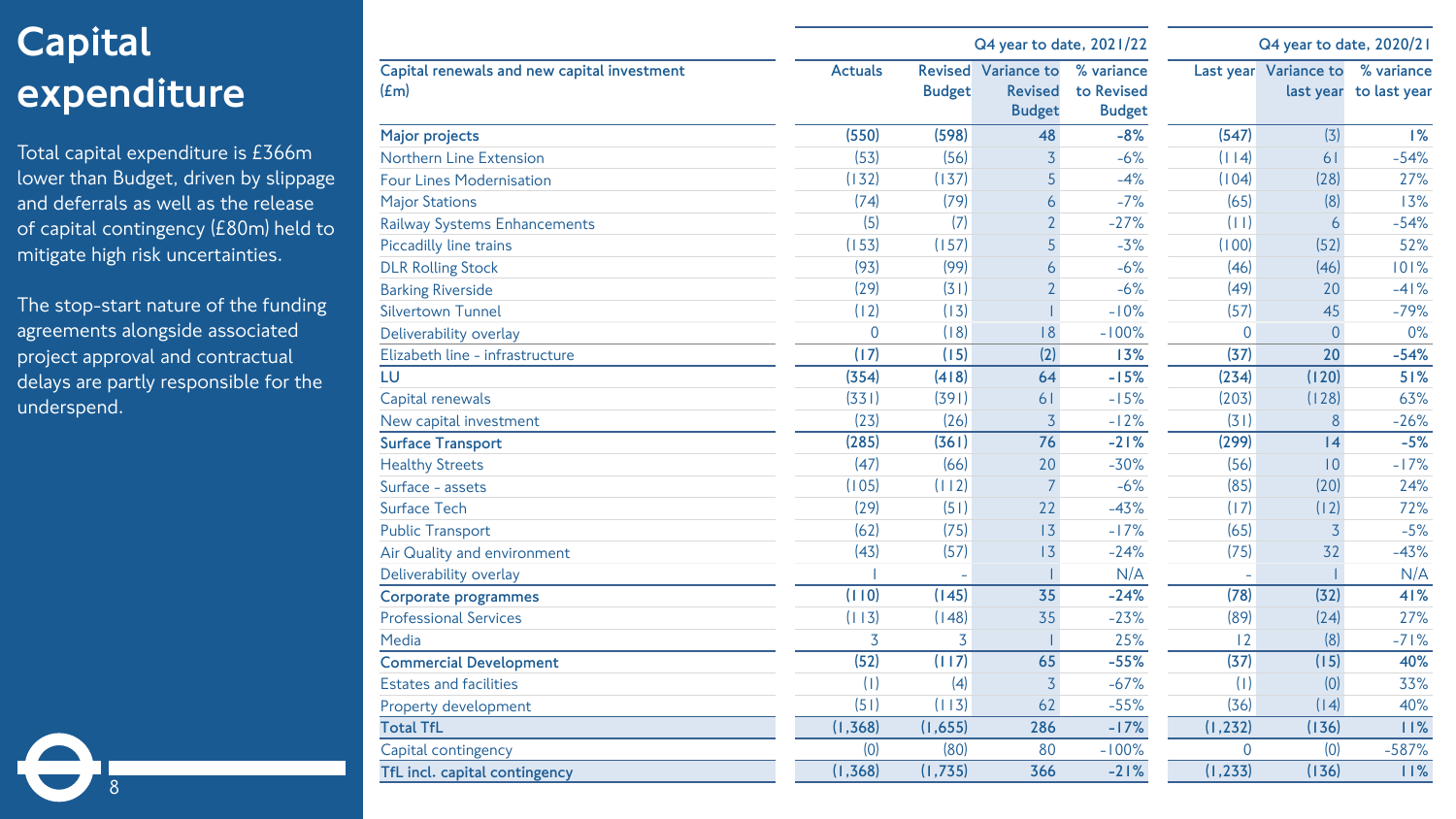#### Cash balances

Total cash balances are just under £1.3bn at the end of the year, £333m lower than at the start of the year.

Since the end of 2019/20, our cash balances have declined by almost £800m. It has been a condition of our funding agreements to run down our cash reserves to target an average of £1.2bn cash balance rather than this being an absolute minimum.

We are aiming to rebuild our cash balances over the coming years, which will depend on continuing growth in passenger demand as well as appropriate support from government.

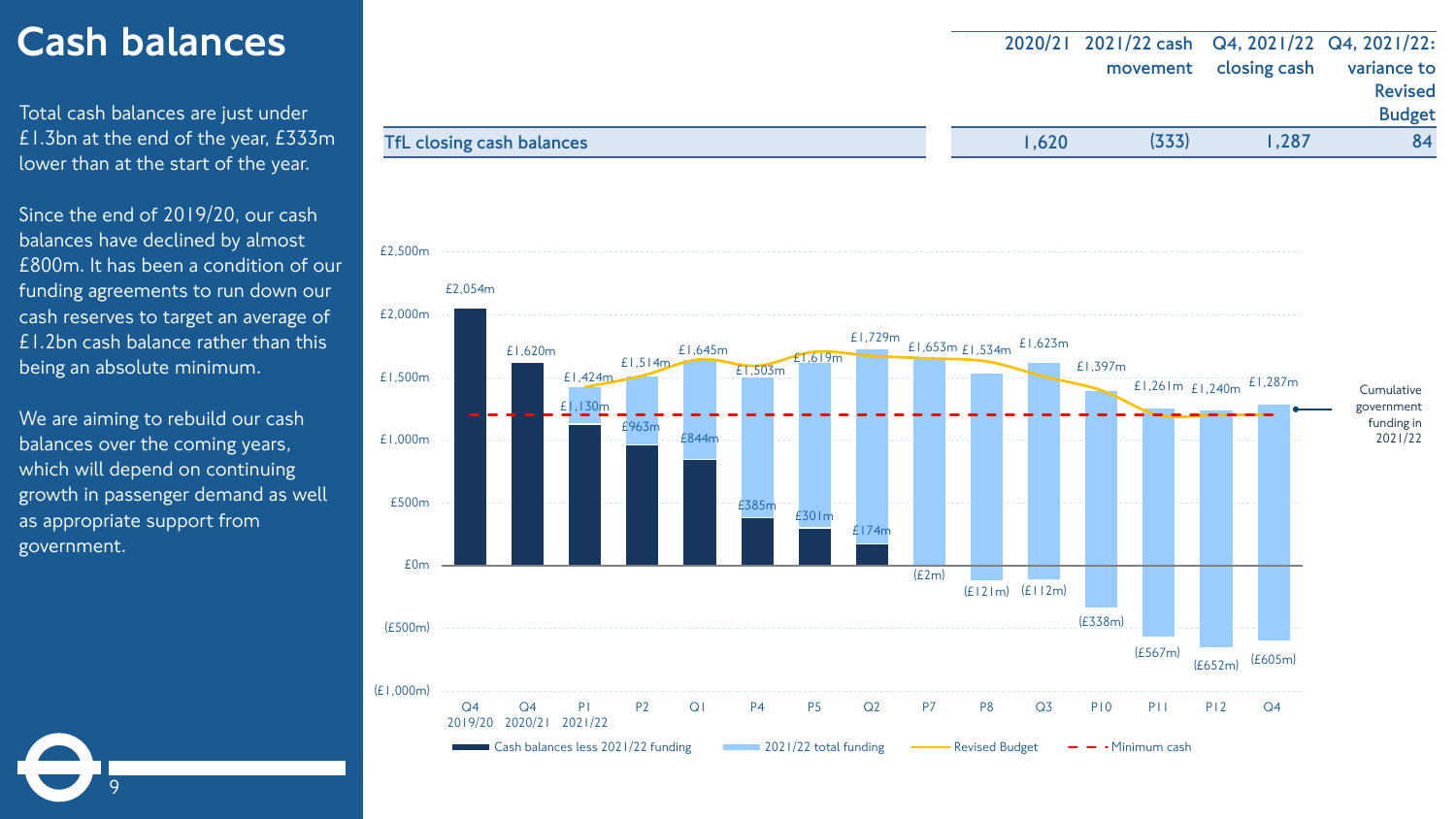# Appendices: Divisional performance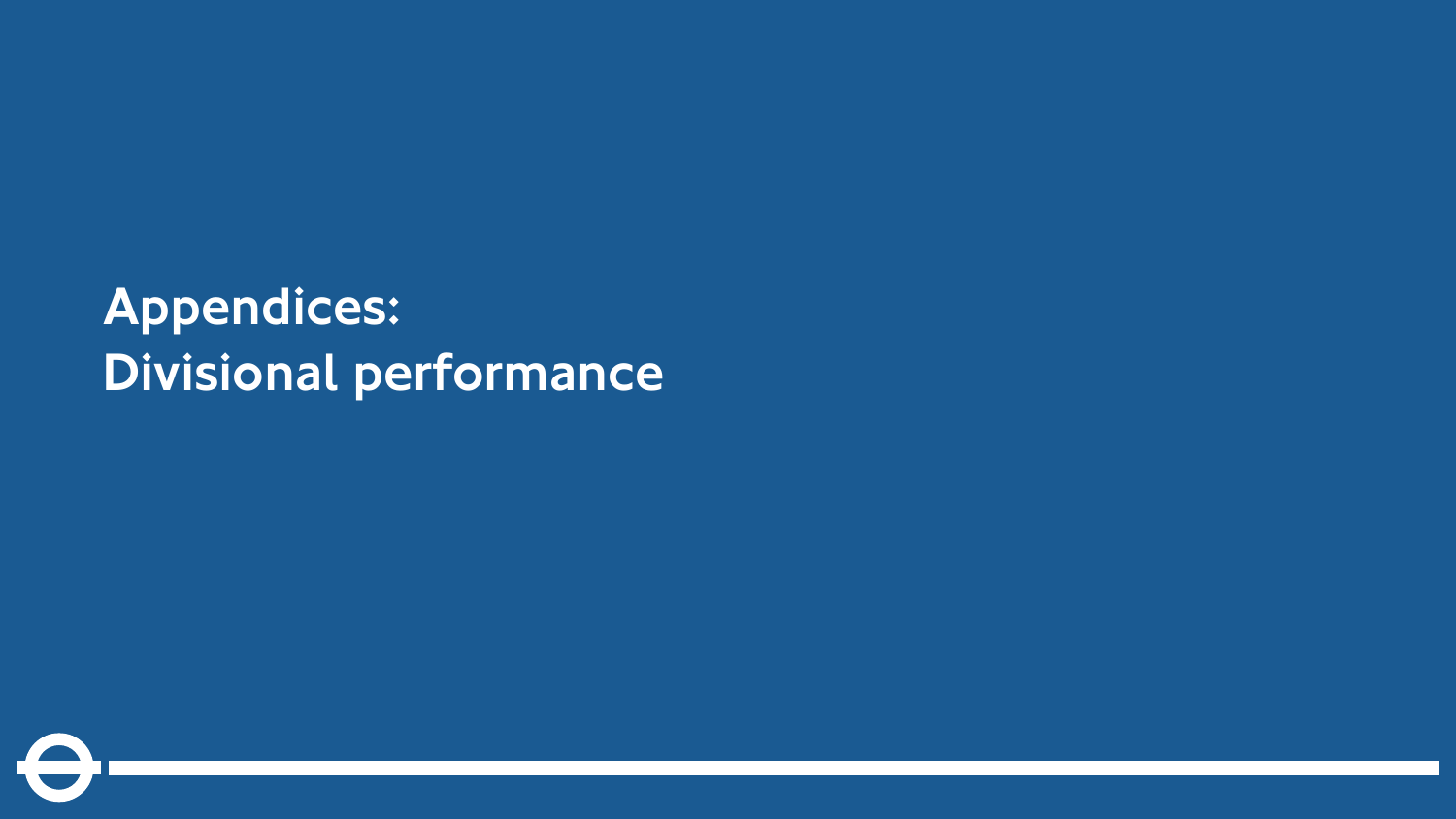## London Underground

Tube journeys are 65% of prepandemic levels; passenger income is £1,523m, (£374m) lower than Budget, driven by 138 million fewer passenger journeys. However, this is still more than double the value we saw last year. Income is almost £900m higher than last year.

Operating costs are (£1,999m) in full year and £112m lower than Budget. This is mainly driven by lower staff costs, lower volume-driven costs and direct coronavirus related spend. Costs are (£16m) higher than last year – this represents a like-for-like reduction, with this year seeing new costs for the Northern Line Extension and additional LU staff at stations which interface with Elizabeth line stations.

11

|                                  |                |                | Q4 year to date, 2021/22                      | Q4 year to date, 2020/21             |           |                             |                               |
|----------------------------------|----------------|----------------|-----------------------------------------------|--------------------------------------|-----------|-----------------------------|-------------------------------|
| <b>Operating account</b><br>E(m) | <b>Actuals</b> | <b>Revised</b> | Budget to Revised to Revised<br><b>Budget</b> | Variance % variance<br><b>Budget</b> | Last year | Variance<br>to last<br>year | % variance<br>to last<br>year |
| Passenger income                 | ,523           | ,898           | (374)                                         | $-20%$                               | 650       | 874                         | 135%                          |
| Other operating income           | 24             | 9              | 5                                             | 25%                                  | $\vert 4$ | $\perp$                     | 80%                           |
| <b>Total operating income</b>    | 1,548          | 1,917          | (370)                                         | $-19%$                               | 663       | 885                         | 133%                          |
| Government furlough grant        | 0              | 0              | $\Omega$                                      | N/A                                  | 37        | (37)                        | $-100%$                       |
| <b>Total income</b>              | 1,548          | 1,917          | (370)                                         | $-19%$                               | 700       | 847                         | 121%                          |
| <b>Operating costs</b>           | (1, 999)       | (2, 112)       | 112                                           | $-5%$                                | (1, 983)  | (16)                        | $1\%$                         |
| Net operating surplus            | (452)          | (194)          | (257)                                         | 132%                                 | (1, 283)  | 831                         | $-65%$                        |
| Indirect costs                   | (286)          | (545)          | 259                                           | $-48%$                               | (296)     | 10                          | $-3%$                         |
| Net financing costs              | (279)          | (285)          | 6                                             | $-2%$                                | (280)     |                             | $0\%$                         |
| Capital renewals                 | (331)          | (391)          | 61                                            | $-15%$                               | (203)     | (128)                       | 63%                           |
| Net cost of operations           | (1, 347)       | (1,416)        | 69                                            | $-5%$                                | (2,061)   | 714                         | $-35%$                        |







2021/22 Passenger Budget income Other Operating Indirect Financing income costs costs costs Capital renewals 2021/22 actual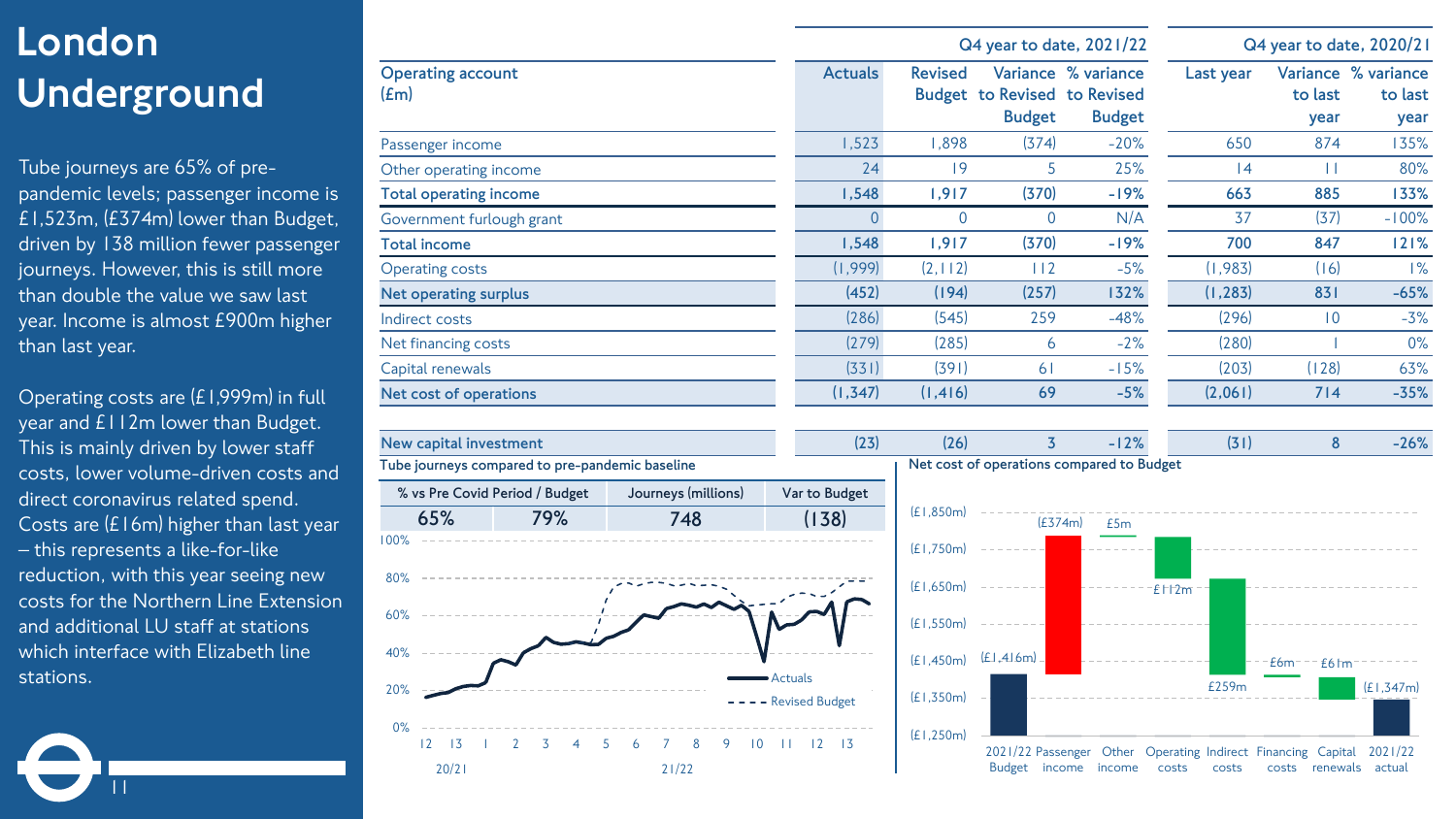### Elizabeth line

Elizabeth line journeys are 66% of pre-pandemic levels at year end Passenger income is £93m, (£11m) lower than Budget driven by 6 million fewer passenger journeys. Income is £52m higher than 2020/21.

Operating costs are £40m lower than Budget, mainly driven by lower rolling stock maintenance costs and lower regulatory charges (the latter offset in other operating income).

Journeys and income relate to TfL Rail services only. From 2022/23 these will include all Elizabeth line services following its opening on 24 May 2022.

|                                               |                          |                |                | Q4 year to date, 2020/21 |                                                                      |                |                 |                                        |
|-----------------------------------------------|--------------------------|----------------|----------------|--------------------------|----------------------------------------------------------------------|----------------|-----------------|----------------------------------------|
|                                               | Q4 year to date, 2021/22 |                |                |                          |                                                                      |                |                 |                                        |
| <b>Operating account</b><br>$(\text{Em})$     |                          | <b>Actuals</b> | <b>Revised</b> | <b>Budget</b>            | Variance % variance<br>Budget to Revised to Revised<br><b>Budget</b> | Last year      | to last<br>year | Variance % variance<br>to last<br>year |
| Passenger income                              |                          | 93             | 104            | (11)                     | $-10%$                                                               | 4 <sub>1</sub> | 52              | 126%                                   |
| Other operating income                        |                          | 27             | 39             | (11)                     | $-29%$                                                               | 8              | 20              | 260%                                   |
| <b>Total operating income</b>                 |                          | 120            | 142            | (22)                     | $-16%$                                                               | 49             | 71              | 147%                                   |
| <b>Operating costs</b>                        |                          | (422)          | (462)          | 40                       | $-9%$                                                                | (361)          | (61)            | 17%                                    |
| Net operating surplus                         |                          | (302)          | (320)          | 17                       | $-5%$                                                                | (312)          | 10              | $-3%$                                  |
| Indirect costs                                |                          | (8)            | (16)           | 8                        | $-51%$                                                               | (7)            | (1)             | 13%                                    |
| Net financing costs                           |                          | (93)           | (96)           | 2                        | $-2%$                                                                | (93)           | (0)             | 0%                                     |
| Capital renewals                              |                          | (6)            | (3)            | (3)                      | 84%                                                                  | (0)            | (6)             | 1282%                                  |
| Net cost of operations                        |                          | (410)          | (435)          | 25                       | $-6%$                                                                | (413)          | 3               | $-1%$                                  |
| New capital investment                        |                          | (11)           | (12)           |                          | $-8%$                                                                | (37)           | 26              | $-71%$                                 |
| Crossrail construction                        |                          | (568)          | (700)          | 132                      | $-19%$                                                               | (704)          | 136             | $-19%$                                 |
| New capital investment                        |                          | (579)          | (712)          | 133                      | $-19%$                                                               | (741)          | 162             | $-22%$                                 |
| EL journeys compared to pre-pandemic baseline |                          |                |                |                          | Net cost of operations compared to Budget                            |                |                 |                                        |
| % vs Pre Covid Period / Budget                | Absolute m               | Var to Bud m   | (E500m)        |                          |                                                                      |                |                 |                                        |
| 80%<br>66%                                    | 40                       | (6)            |                |                          | $(f \mid m)$ $f40m$                                                  |                |                 |                                        |



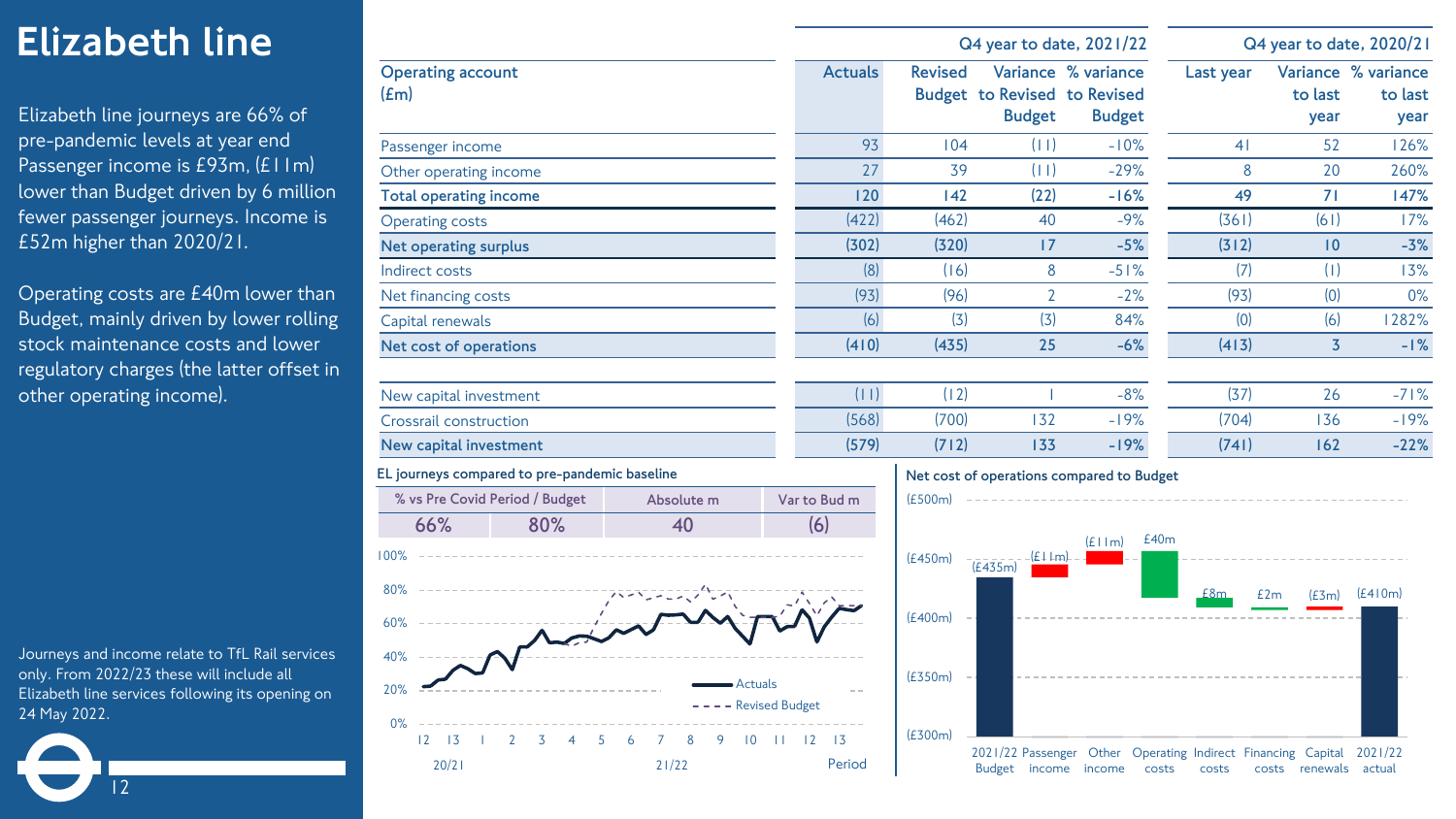## Buses, Streets & Other operations

Bus journeys are 70% of prepandemic levels at year end, but below target. Passenger income is £21m higher than Budget; while journeys are 37 million lower than Budget, improved yield has helped increase income.

Other operating income is £831m, (£75m) lower than Budget. Income has increased this year as a result of ULEZ expansion, but remains much lower than Budget as a result of higher than expected compliance levels. We have seen higher levels of income from Congestion Charge through improvements in ANPR detection.

|                                  |                                                |            |                | Q4 year to date, 2021/22 |                  |                                                                      |           |                 | Q4 year to date, 2020/21               |
|----------------------------------|------------------------------------------------|------------|----------------|--------------------------|------------------|----------------------------------------------------------------------|-----------|-----------------|----------------------------------------|
| <b>Operating account</b><br>E(m) |                                                |            | <b>Actuals</b> | <b>Revised</b>           | <b>Budget</b>    | Variance % variance<br>Budget to Revised to Revised<br><b>Budget</b> | Last year | to last<br>year | Variance % variance<br>to last<br>year |
| Passenger income                 |                                                |            | 1,128          | 1,107                    | 21               | 2%                                                                   | 711       | 416             | 59%                                    |
| Other operating income           |                                                |            | 831            | 906                      | (75)             | $-8%$                                                                | 514       | 317             | 62%                                    |
| <b>Total operating income</b>    |                                                |            | 1,959          | 2,013                    | (54)             | $-3%$                                                                | 1,226     | 733             | 60%                                    |
| Government furlough grant        |                                                |            | $\overline{0}$ | $\overline{0}$           | $\overline{0}$   | N/A                                                                  | 9         | (9)             | $-100%$                                |
| <b>Total income</b>              |                                                |            | 1,959          | 2,013                    | (54)             | $-3%$                                                                | 1,235     | 724             | 59%                                    |
| <b>Operating costs</b>           |                                                |            | (2,847)        | (2,870)                  | 23               | $-1\%$                                                               | (2, 810)  | (37)            | $1\%$                                  |
| Net operating surplus            |                                                |            | (888)          | (857)                    | (31)             | 4%                                                                   | (1, 575)  | 687             | $-44%$                                 |
| Indirect costs                   |                                                |            | (83)           | (138)                    | 55               | $-40%$                                                               | (117)     | 34              | $-29%$                                 |
| Net financing costs              |                                                |            | (27)           | (27)                     |                  | $-2%$                                                                | (27)      | $\overline{0}$  | $0\%$                                  |
| Capital renewals                 |                                                |            | (125)          | (140)                    | 4                | $-10%$                                                               | (100)     | (25)            | 25%                                    |
| Net cost of operations           |                                                |            | (1, 123)       | (1, 162)                 | 39               | $-3%$                                                                | (1,820)   | 696             | $-38%$                                 |
| New capital investment           |                                                |            | (104)          | (157)                    | 53               | $-34%$                                                               | (141)     | 37              | $-26%$                                 |
|                                  | Bus journeys compared to pre-pandemic baseline |            |                |                          |                  | Net cost of operations compared to Budget                            |           |                 |                                        |
|                                  | % vs Pre Covid Period / Budget                 | Absolute m | Var to Bud m   | (E1,300m)                |                  |                                                                      |           |                 |                                        |
| 70%                              | 79%                                            | 1,486      | (37)           |                          |                  |                                                                      |           |                 |                                        |
| 100%<br>80%<br>60%               |                                                |            |                | (E1.200m)                | $(E1,162m)$ £21m | :75n                                                                 |           | E/m             | $£14m$ (£1,123m)                       |



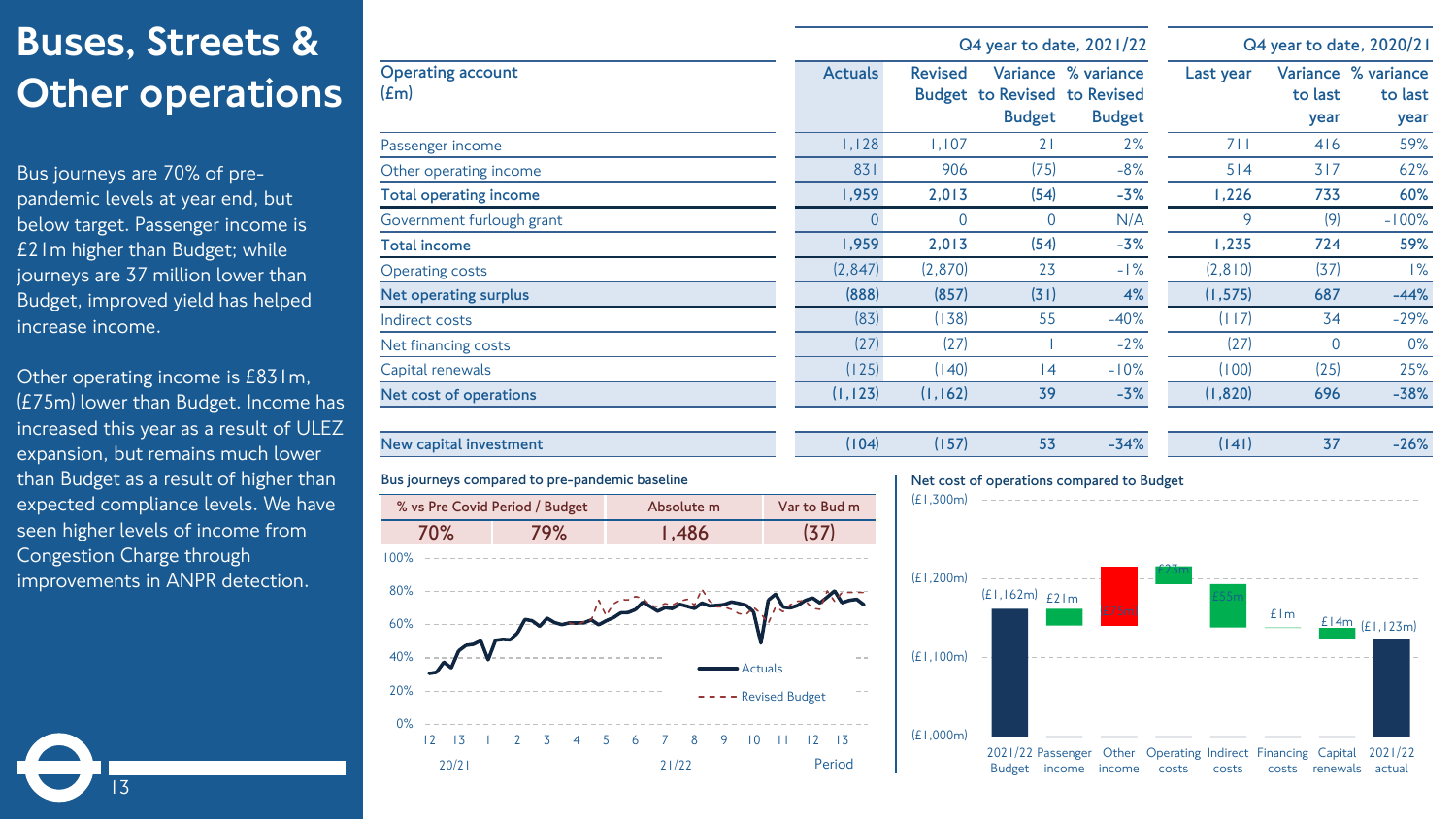#### Rail

Rail journeys – including London Overground, DLR and Trams – are 70% of pre-pandemic levels at year end. Passenger income is (£26m) lower than Budget, a result of 24 million fewer journeys.

Operating costs are marginally down on Budget from penalties from the later delivery of new trains, and from phasing of maintenance.

14

|                                           |                |                | Q4 year to date, 2021/22 | Q4 year to date, 2020/21                                             |           |                 |                                        |
|-------------------------------------------|----------------|----------------|--------------------------|----------------------------------------------------------------------|-----------|-----------------|----------------------------------------|
| <b>Operating account</b><br>$(\text{Em})$ | <b>Actuals</b> | <b>Revised</b> | <b>Budget</b>            | Variance % variance<br>Budget to Revised to Revised<br><b>Budget</b> | Last year | to last<br>year | Variance % variance<br>to last<br>year |
| Passenger income                          | 291            | 316            | (26)                     | $-8%$                                                                | 140       | 5               | 108%                                   |
| Other operating income                    | 13             | 12             |                          | 7%                                                                   | 6         |                 | 105%                                   |
| <b>Total operating income</b>             | 304            | 329            | (25)                     | $-8%$                                                                | 146       | 158             | 108%                                   |
| <b>Operating costs</b>                    | (476)          | (484)          | 8                        | $-2%$                                                                | (456)     | (20)            | 4%                                     |
| <b>Net operating surplus</b>              | (172)          | (156)          | (17)                     | 11%                                                                  | (310)     | 138             | $-44%$                                 |
| Indirect costs                            | (14)           | (24)           | 10                       | $-42%$                                                               | (19)      | 5               | $-28%$                                 |
| Net financing costs                       | (40)           | (41)           |                          | $-2%$                                                                | (40)      | $\overline{0}$  | $0\%$                                  |
| Capital renewals                          | (41)           | (52)           | $\overline{0}$           | $-20%$                                                               | (34)      | (7)             | 20%                                    |
| Net cost of operations                    | (267)          | (272)          | 4                        | $-2%$                                                                | (404)     | 136             | $-34%$                                 |
| New capital investment                    | (14)           | (13)           | (1)                      | 7%                                                                   | (25)      | ш               | $-43%$                                 |







2021/22 Passenger Other Operating Indirect Financing Capital Budget income income costs costs costs renewals 2021/22 actual